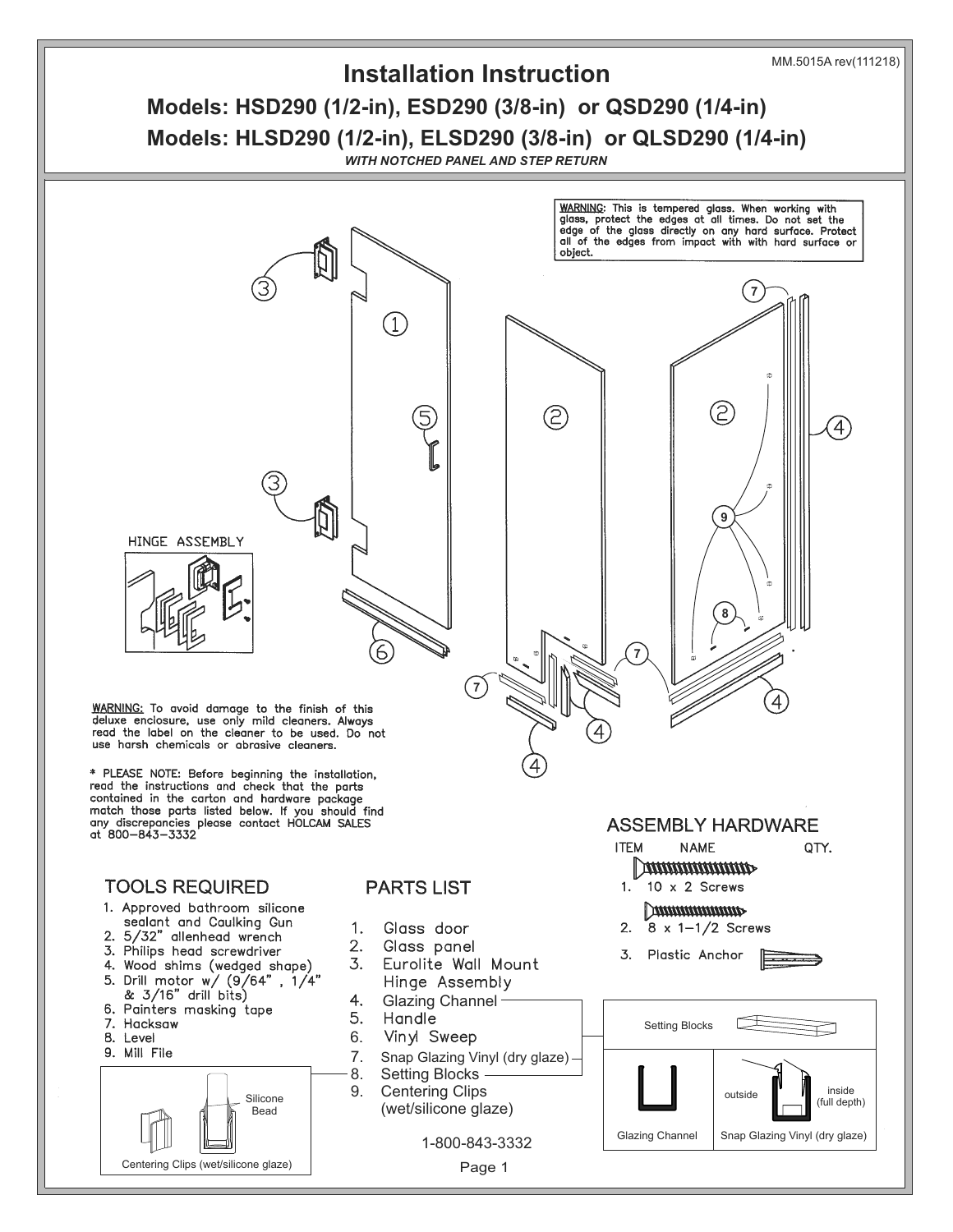### **Installation Instruction**

# **Models: HSD290 (1/2-in), ESD290 (3/8-in) or QSD290 (1/4-in) Models: HLSD290 (1/2-in), ELSD290 (3/8-in) or QLSD290 (1/4-in)**

*WITH NOTCHED PANEL AND STEP RETURN*

Ó

I. MARK THE CENTERLINE OF SILL LIGHTLY IN PENCIL.

2. POSITION THE BOTTOM CHANNEL ON THE SILL CENTERED ON PENCIL MARK AND PUSHED UP AGAINST THE WALL. MARK THE MOUNTING HOLE LOCATIONS. DRILL 3/16" HOLES AND INSERT PLASTIC ANCHORS. SQUIRT A LITTLE DAB OF SILICONE IN AND AROUND EACH ANCHOR. SECURE CHANNEL TO SILL WITH #8XI-I/2" SCREWS. SEAL SCREW HEADS WITH A LIBERAL COATING OF SILICONE. POSITION BOTTOM CHANNEL FOR THE FRONT PANEL ON SILL CENTERED ON THE PENCIL MARK WITH THE MITERED CORNERS TOGETHER. MARK HOLE LOCATIONS. DRILL 3/16" HOLES AND INSERT PLASTIC ANCHORS. SQUIRT A LITTLE DAB OF SILICONE IN AND AROUND EACH ANCHOR. SECURE CHANNEL TO SILL WITH #8XI-I/2" SCREWS. SEAL SCREW HEADS WITH A GENEROUS AMOUNT OF SILICONE.

3. CENTER THE WALL CHANNEL ABOVE THE U-CHANNEL ON THE SILL PUSHED UP AGAINST THE WALL. PLUMB THE CHANNEL AND MARK THE MOUNTING HOLE LOCATIONS. DRILL 3/16" HOLES AND INSERT PLASTIC ANCHORS. SECURE CHANNEL TO WALL WITH #8XI-I/2" SCREWS.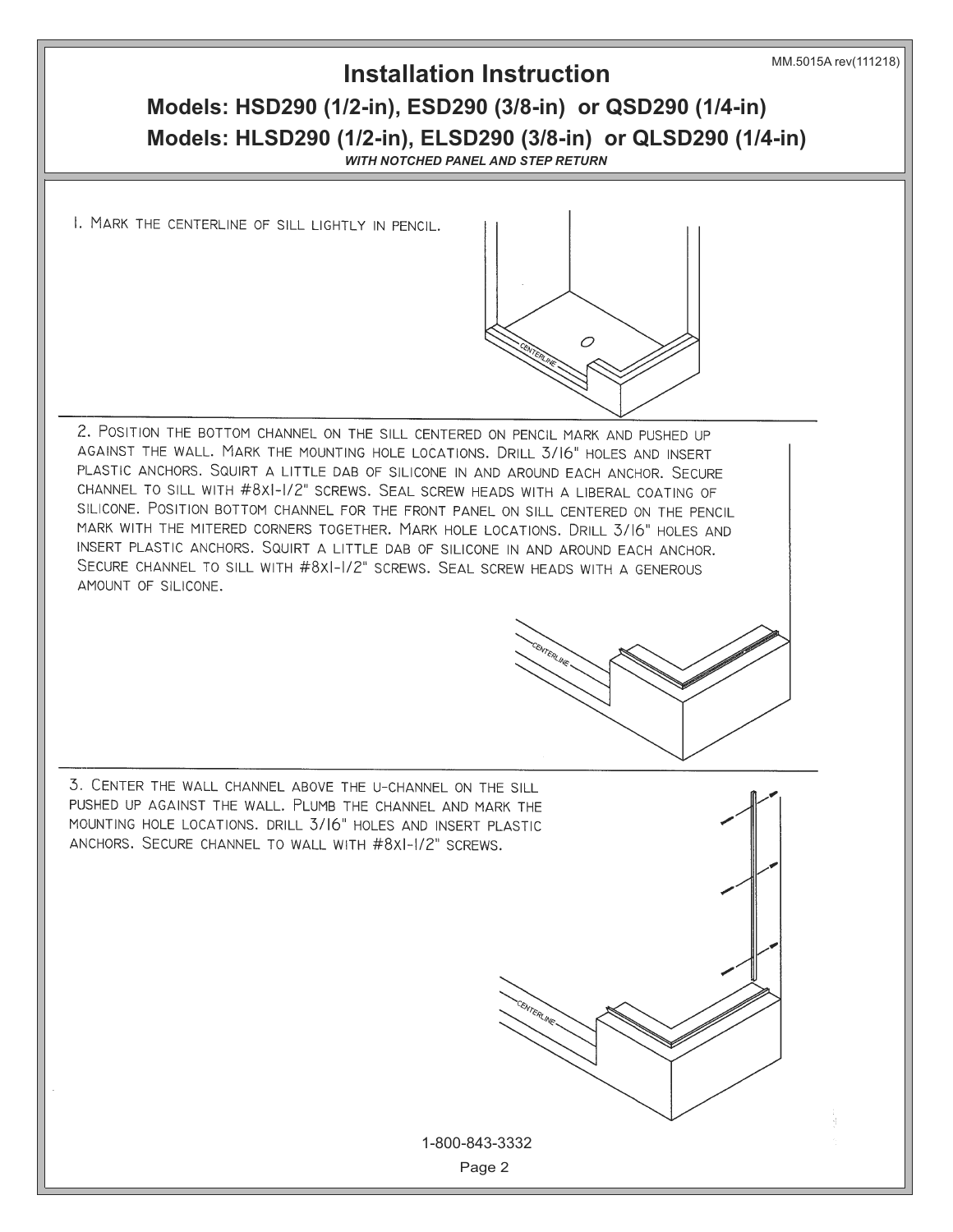#### **Installation Instruction**

### **Models: HSD290 (1/2-in), ESD290 (3/8-in) or QSD290 (1/4-in) Models: HLSD290 (1/2-in), ELSD290 (3/8-in) or QLSD290 (1/4-in)**

*WITH NOTCHED PANEL AND STEP RETURN*

4A. MEASURE FROM THE TOP OF THE POINT OF THE CHANNEL ON THE TOP OF THE STEP DOWN TO THE TOP OF THE SILL. MEASURE AND MARK THE CHANNEL FOR THE VERTICAL FACE OF THE STEP. CUT 45° MITER AND TEST FIT THE PART.

4B. MEASURE THE WIDTH OF THE LEG OF THE NOTCHED GLASS PANEL. MEASURE AND MARK THE BOTTOM CHANNEL. CUT THE BOTTOM CHANNEL TO SIZE AT THE SQUARE END. TEST FIT THE VERTICAL AND HORIZONTAL CHANNELS FOR A PROPER FIT. TRIM AS NEEDED.

4C. DRILL THE HOLES FOR MOUNTING THE CHANNELS THROUGH THE BOTTOM WALL OF THE CHANNELS. POSITION CHANNELS ON SILL AND MARK THE MOUNTING HOLE LOCATIONS. DRILL HOLES AND APPLY SOME SILICONE TO THE MOUNTING HOLES. SECURE CHANNELS TO SILL WITH #8xI-I/2" SCREWS.

5. PLACE 1/2" SHIMS ALONG THE SILL TO SET THE DOOR GLASS ON. SET THE DOOR ON THE SHIMS WITH THE HINGE BACKING PLATES AGAINST THE WALL. ADJUST THE SHIMS TO PROVIDE 3/8" SPACING BETWEEN THE BOTTOM EDGE OF THE DOOR GLASS AND THE HIGHEST POINT ON THE SILL. ALIGN DOOR WITH THE PANEL GLASS. MARK MOUNTING HOLE LOCATIONS. REMOVE DOOR AND SET ASIDE ON A PADDED SURFACE SUCH AS CARDBOARD, CARPET ETC. DRILL 1/4" HOLES THROUGH FINISH WALL MATERIAL ONLY. THEN DRILL 9/64" PILOT HOLES CENTERED IN THE 1/4" HOLES INTO THE WOOD STUD FOR THE #10X2" SCREWS.









1-800-843-3332

Page 3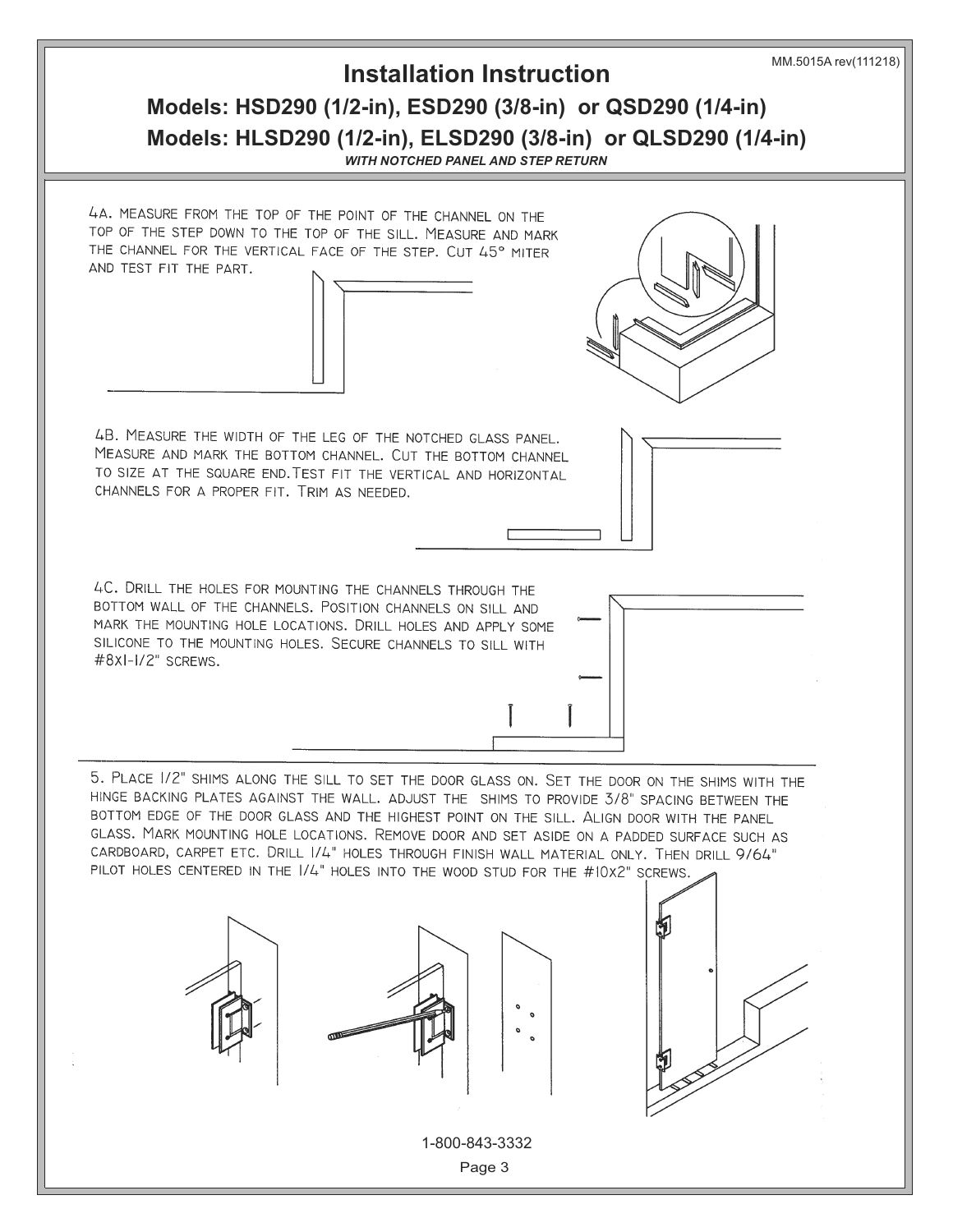MM.5015A rev(111218)

## **Models: HSD290 (1/2-in), ESD290 (3/8-in) or QSD290 (1/4-in) Models: HLSD290 (1/2-in), ELSD290 (3/8-in) or QLSD290 (1/4-in) Installation Instruction**

*WITH NOTCHED PANEL AND STEP RETURN*

6. REMOVE THE HINGES FROM THE DOOR GLASS. MOUNT HINGES TO WALL WITH #10X2" SCREWS. INSTALL THE HINGES SO THAT THE CLAMPING SCREWS ARE ON THE INSIDE OF THE SHOWER. INSTALL THE RUBBER GASKETS ON EACH HINGE. POSITION NOTCH IN GLASS INTO HINGE. INSTALL REMAINING RUBBER GASKETS AND THE BACKING PLATE OF THE HINGE WITH THE HEX HEAD SET SCREWS. ADJUST GLASS PANELS TO HAVE 3/16" SPACING BETWEEN THEM. PLUMB GLASS AND TIGHTEN THE SET SCREWS IN THE SEQUENCE SHOWN. REMOVE SHIMS AND CHECK DOOR FOR PROPER OPERATION.





NOTE: ALTERNATE THE TIGHTENING SEQUENCE AS NEEDED TO ACHIEVE A GOOD HOLD ON THE GLASS.

7. PLACE 1/4" SETTING BLOCKS INSIDE BOTH BOTTOM CHANNELS. POSITION END PANEL GLASS IN BOTTOM CHANNEL AND WALL CHANNEL. GLASS SHOULD BE PLUMB AND BE EVEN WITH THE TOP OF THE WALL CHANNEL. POSITION FRONT GLASS PANEL IN BOTTOM CHANNEL WITH THE CORNERS OF THE GLASS BUTTED TOGETHER. CHECK PANELS FOR PLUMB AND MAKE SURE TOP EDGES OF GLASS PANELS ARE ALIGNED. TAPE CORNER OF GLASS TOGETHER TO TEMPORARILY HOLD PANELS IN PLACE FOR SILICONE APPLICATION.

USE TAPE OF SUFFICIENT STRENGTH TO HOLD THE POSITION OF THE GLASS. NOTE: